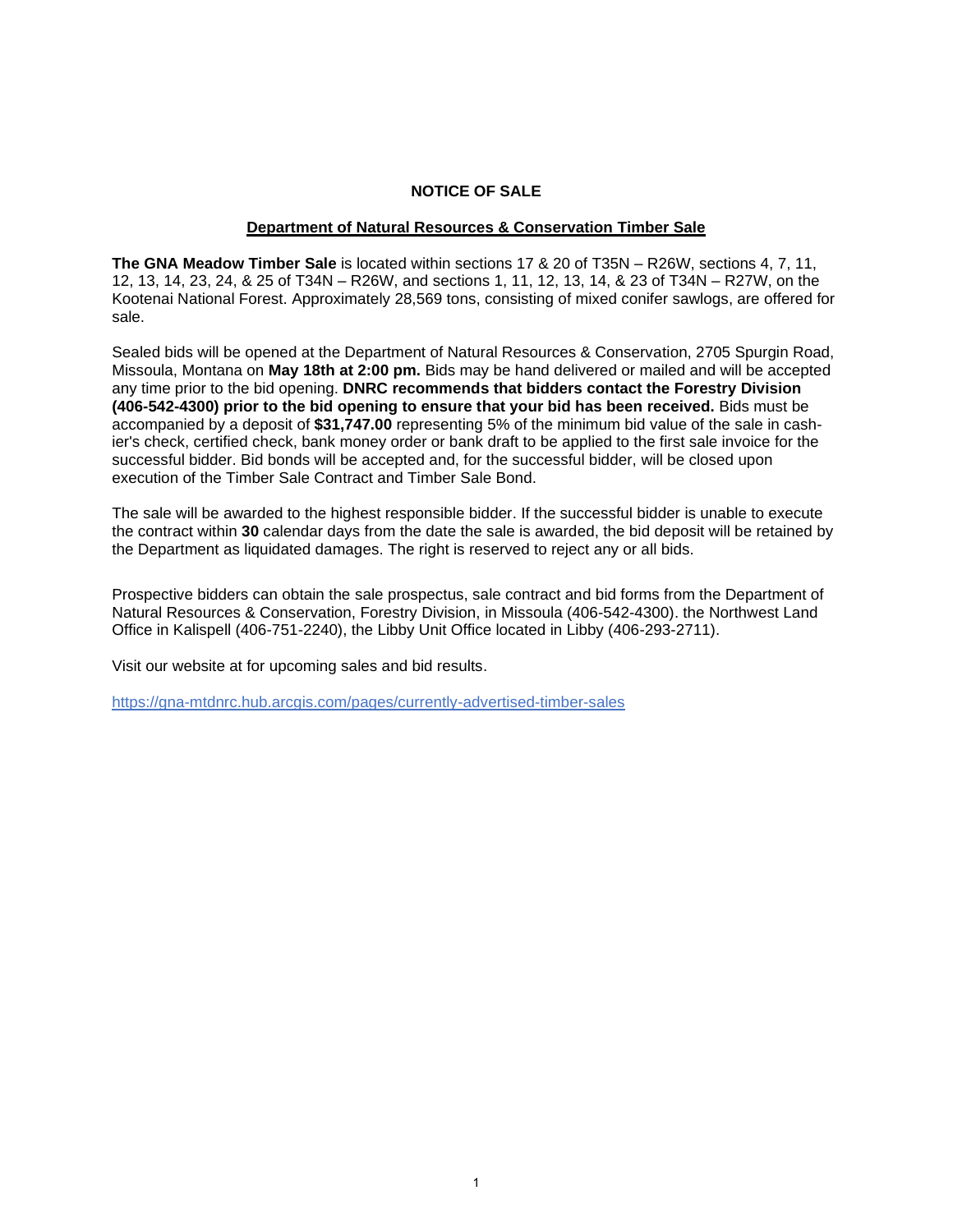### **TIMBER SALE PROSPECTUS**

### **STATE OF MONTANA DEPARTMENT OF NATURAL RESOURCES AND CONSERVATION**

| Timber Sale Name: GNA Meadow            |                                                                |                          |                             |  |  |  |  |  |  |  |
|-----------------------------------------|----------------------------------------------------------------|--------------------------|-----------------------------|--|--|--|--|--|--|--|
| For specific sale information, contact: |                                                                |                          |                             |  |  |  |  |  |  |  |
| <b>Phone</b>                            | 406-283-3528                                                   | Jodi Turk                | Libby Unit                  |  |  |  |  |  |  |  |
|                                         | For copies of the Timber Sale Contract and bid forms, contact: |                          |                             |  |  |  |  |  |  |  |
| Phone                                   | 406-542-4300                                                   | <b>Forestry Division</b> | <b>DNRC Missoula Office</b> |  |  |  |  |  |  |  |
| Phone                                   | 406-751-2240                                                   | Northwestern             | Land Office                 |  |  |  |  |  |  |  |

#### **General Bidding Information**

- 1. Bids must be submitted on Department of Natural Resources & Conservation (State) bid forms.
- 2. Timber will be sold to the highest responsible bidder; however, the State reserves the right to reject any or all bids.
- 3. The State recommends that bidders contact the Good Neighbor Authority Bureau, Forestry Division (406-542-4300) prior to the bid opening to ensure that your bid has been received.
- 4. A **Bid Deposit** must accompany all bids and must be in the form of cash, cashiers check, certified check, money order, bank draft, surety bond or irrevocable letter of credit.
- 5. The Purchaser must submit a **Performance Bond** to the State within 30 days of notification of sale award. The bond amount will be, at a minimum, 20% of the total bid value of the sale. The performance bond may be cash, irrevocable letter of credit, surety bond or certificate of deposit. The performance bond must be maintained separately from other payments for the duration of the Timber Sale Contract. See the Timber Sale Contract for additional information.
- 6. The purchaser must submit an **Advance Stumpage Payment** prior to cutting any timber. The amount of the advance stumpage payment will cover six weeks of harvesting and be based on the expected harvest rate and the bid value of the stumpage. The advance stumpage payment may be cash, irrevocable letter of credit, payment bond or certificate of deposit.
- 7. This sale is being sold based on the gross weight of all species. Minimum price and bid price are on a per ton basis. Unless otherwise specified, the price applies to all species, green and dead. Price may vary by product. Billing will be based on gross weight. A weight ticket from a certified scale is required for each load hauled, regardless of product type.
- 8. The State has estimated the net scale merchantable sawlog volume to be sold under this Contract. Other products may be part of this sale. All delivered wood will be weighed and billed at per ton bid rates. The State recognizes that a percentage of delivered wood may not meet the log manufacturing and recovery standards of the Timber Sale Contract. The actual percentage will vary based on the log manufacturing and recovery specifications of the purchaser and tree conditions in the sale area. The actual delivered weight may vary, resulting in an overrun or under-run of the estimated tonnage. The State strongly recommends that bidders evaluate these effects before bidding.
- 9. The State does not conduct detailed road appraisals. All appraised costs are gross estimates or averages, provided only to show the relative amount of work required, and not the true market value. The State strongly recommends that bidders make their own estimates based on Contract requirements. Cost estimates provided are not guaranteed.
- 10. Bidders are encouraged to examine the complete Timber Sale Package and Sale Area prior to bidding. Additional information is available at the phone numbers shown above.
- 11. Estimates for sale volume, species percents, defect, product class, etc. provided in this prospectus and volume estimates listed in the Timber Sale Contract are not guaranteed.
- 12. This prospectus is provided for information purposes only. If the prospectus is in error or contradicts the Timber Sale Contract, the Contract governs.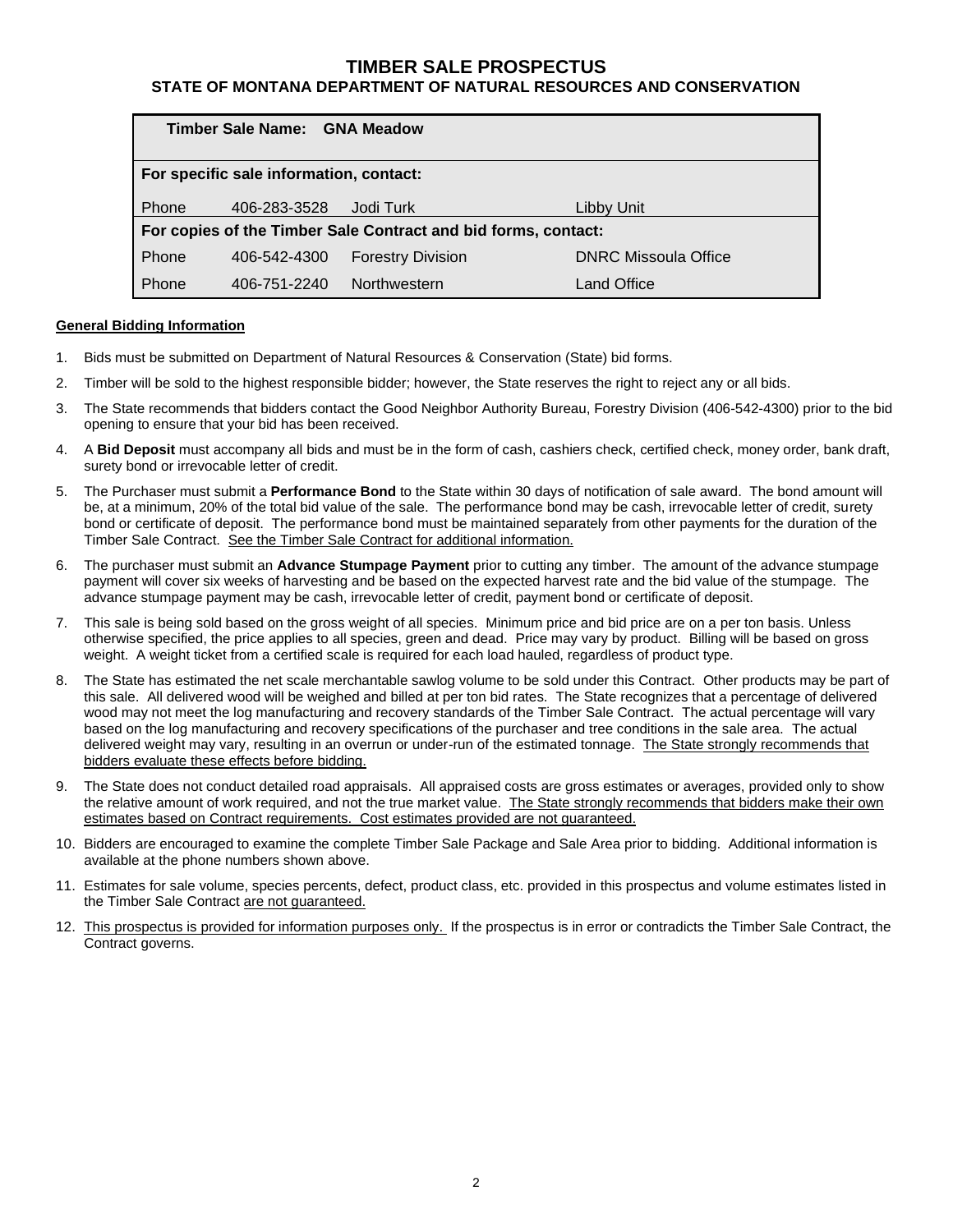#### **Additional Sale Information:**

- 1. This timber sale is a State of Montana Timber Sale on Forest Service Land and is being performed under the Good Neighbor Authority. Potential Purchasers should be aware that this is a partnership, between the Montana DNRC and the US Forest Service, to increase the pace and scale of forest restoration on National Forest System Lands. Good Neighbor Authority is a high priority of both agencies, and it has a high degree of public interest, the purchaser should expect increased DNRC, Forest Service, and public attention on this timber sale. The DNRC and Forest Service may wish to have public or media tours of this timber sale and we will encourage active involvement by the timber sale purchaser and their contractors.
- 2. Under the Good Neighbor Authority all NEPA mitigations and Forest Plan requirements must be adhered to. Specific mitigations to do so are written into the contract. The DNRC encourages potential purchasers to familiarize themselves with these mitigations prior to bidding.
- 3. Unlike DNRC Trust Lands Timber Sales, no Forest Improvement Fees will be charged.
- 4. Unlike Forest Service Timber Sales, all deposits such as KV, BD, and Road Deposits are included in the stumpage value and accounted for between the DNRC and Forest Service.
- 5. The Timber sale was cruised and compiled using DNRC procedures and computer programs.
- 6. LOG BRANDING: This contract is subject to the Forest Resources Conservation and Shortage Relief Act of 1990, as amended (16 USC 620, et seq.). The Purchaser must comply with log branding and accounting rules in Attachment E.
- 7. OPERATING PERIOD: Operating period is limited to periods when soil moisture is dry, the ground is frozen or snow covered to minimize compaction, displacement, or erosion (see Section VII.M.1 a-c and VII.M.2). **Unit 162 has a limited operating period from July 16 – February 28** and when conditions meet VII.M.1 and VII.M.2.
- 8. The purchaser must cut and remove trees from the sale as shown in VII.E. TABLE 3 HARVEST COMPLETION SCHEDULE. Unit **59** must be harvested prior to cutting in other units. Units **58 and 172** must be completed prior to cutting in the remainder of the units.
- 9. OPTIONAL UNIT: The Purchaser has the option to harvest in units **205, 207 and 231** and must submit an operating plan to the Forest Officer for agreement and written approval. The Purchaser must inform the Forest Officer by **6/30/2023** if they elect to pursue or decline operating within the optional unit.
- 10. Cut and skid of Other Material is required in accordance with contract section VII.C.2 and TREES DESIGNATED FOR CUTTING and LOG MANUFACTURING AND RECOVERY STANDARDS in Table 2.A and Table 2.B. If removed, such material shall be billed at the rate for Other Material shown in Table 1.
- 11. WHOLE TREE SKIDDING: Purchaser will be required to whole tree skid. Trees will not by limbed or cut into log lengths before being skidded to the landings. If trees are too large to skid whole, an allowance will be made to buck the trees into log lengths with the limbs still attached to the log and skidded to the landings.
- 12. Lease coordination is required in units **29 and 205** in accordance with VII.G.10.
- 13. Units **103, 104, 182 and 206** are not marked. Leave trees shall be selected by the purchaser according to contract section VII.G.1 PURCHASER LEAVE TREE SELECTION.
- 14. The purchaser will be required to slash and pile with an excavator equipped with a bucket and thumb in units **30, 58 and 59** according to operating requirements under VII.G.7 in order to meet hazard reduction standards.
- 15. FIRELINE CONSTRUCTION REQUIRED: Approximately **3.4 total miles** of fuelbreak and fireline will be constructed within units **30, 31, 172, 203 and 206,** as shown in VII.F Unit Designations.
- 16. The Purchaser is required to apply dust abatement on road 855 (0.25 miles), 15269 (0.50 miles), 15269A (0.50 miles), 15082 (0.70 miles) and 413A (0.20 miles) according to Contract Attachment B.VIII.ROAD LOG AND SITE DESCRIPTIONS. Dust abatement shall be applied prior to haul.
- 17. KEEP ROADS CLOSED: Yearlong, seasonal and temporary roads shall be closed to restrict public motor vehicle access during nights, weekends and periods of inactivity.
- 18. Access to portions of this timber Sale are authorized by Temporary Road Use Permits (TRUP) through a third party landowners. The TRUPs, and its requirements are incorporated into the contract as Attachment G. Bidders are encouraged to familiarize themselves with these requirements.
- 19. To access gated roads during advertisement and/or obtain electronic GPS compatible maps, contact Jodi Turk at 406-283-3528.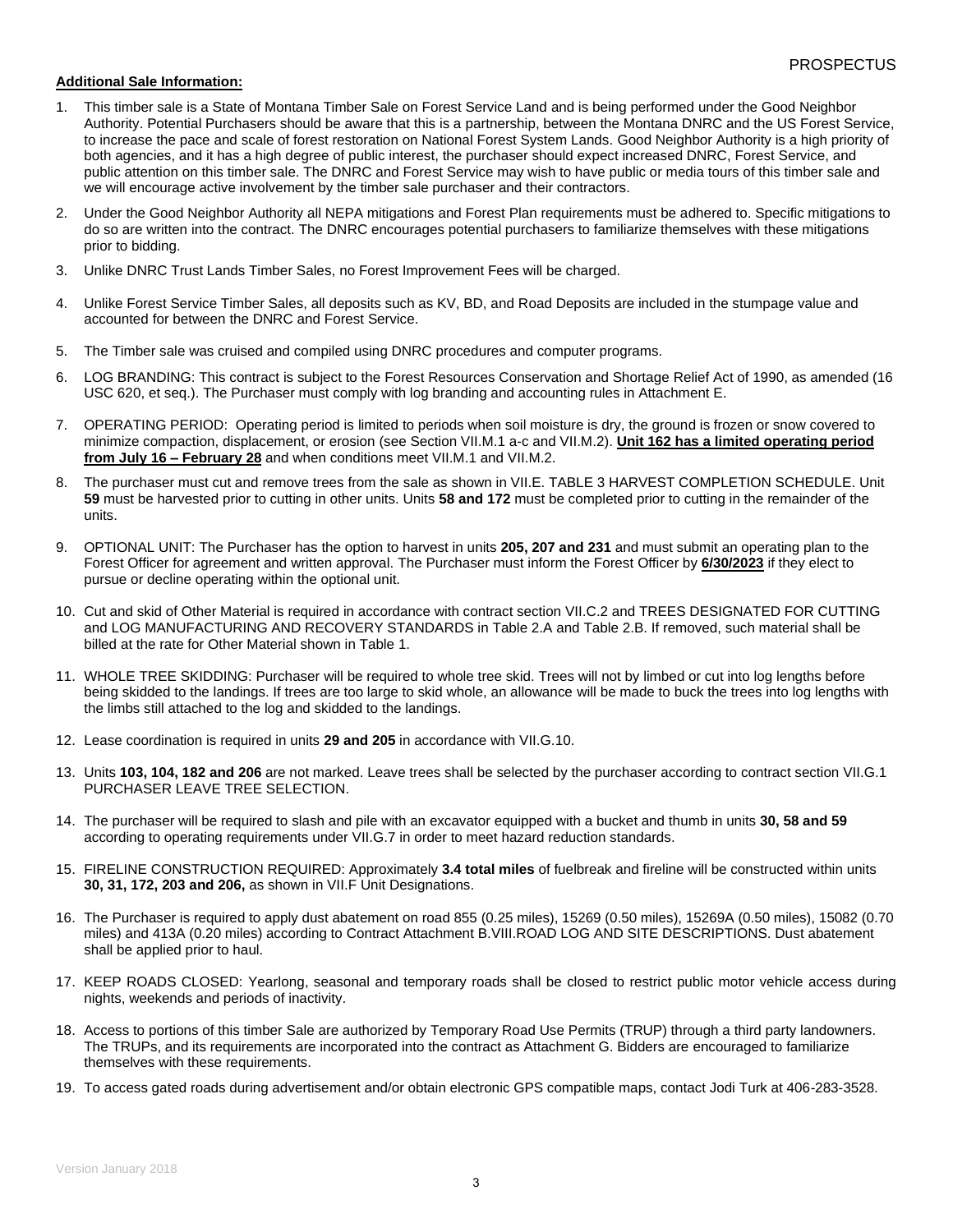# **Timber Sale Information Sheet Montana Department of Natural Resources and Conservation**

| <b>GNA Meadow Timber Sale</b>                                                                                       |                                                                                               |       |      |      |                                       |  |      |      |                     |              |               |
|---------------------------------------------------------------------------------------------------------------------|-----------------------------------------------------------------------------------------------|-------|------|------|---------------------------------------|--|------|------|---------------------|--------------|---------------|
| Timber Sale Cruise Data (Scribner 5.6" top DIB, Filter: All   All   Cut)                                            |                                                                                               |       |      |      |                                       |  |      |      |                     |              |               |
| <b>SPECIES</b>                                                                                                      | DF<br>GF<br><b>RC</b><br>PP<br><b>WL</b><br><b>LP</b><br><b>ES</b><br>AF<br><b>WP</b><br>Dead |       |      |      |                                       |  |      |      | <b>TOTAL or AVE</b> |              |               |
| Minimum Bid per Ton                                                                                                 |                                                                                               |       |      |      |                                       |  |      |      |                     |              | \$22.22       |
| Pounds per cubic foot                                                                                               |                                                                                               | 61.7  | 58.3 | 56.0 | 57.0                                  |  | 44.0 | 55.0 |                     | 40.0         |               |
| Estimated tons of sawlogs                                                                                           |                                                                                               | 22738 | 4375 | 744  | 459                                   |  | 91   | 162  |                     | $\mathbf{0}$ | 28,569 tons   |
| Estimated tons of non-sawlog material                                                                               |                                                                                               | 496   | 186  | 76   | 16                                    |  | 3    | 6    |                     | 0            | 782 tons      |
| Gross MBF                                                                                                           |                                                                                               | 3835  | 754  | 101  | 83                                    |  | 22   | 30   |                     | $\mathbf 0$  | 4,824 MBF     |
| % Cull and Breakage                                                                                                 |                                                                                               | 16.0  | 16.0 | 8.0  | 17.0                                  |  | 23.0 | 24.0 |                     | 0.0          | 16.4%         |
| Net MBF                                                                                                             |                                                                                               | 3203  | 631  | 93   | 69                                    |  | 17   | 23   |                     | $\mathbf{0}$ | 4,035 MBF     |
| Average logs per MBF                                                                                                |                                                                                               | 25.5  | 32.9 | 44.0 | 28.9                                  |  | 30.8 | 34.5 |                     | 0.0          | 27.3 logs/MBF |
| Average DBH                                                                                                         |                                                                                               | 11.6  | 9.7  | 8.1  | 10.3                                  |  | 11.5 | 10.7 |                     | 0.0          | 11.0 in.      |
| Average tons to cut per acre                                                                                        |                                                                                               |       |      |      |                                       |  |      |      |                     |              | 43 tons/ac    |
| Average MBF to cut per acre                                                                                         |                                                                                               |       |      |      |                                       |  |      |      |                     |              | 6.1 MBF/ac    |
| Total Average TPA Cut                                                                                               |                                                                                               |       |      |      |                                       |  |      |      | 104                 |              |               |
| Calculated Sampling Error: Total cruised volume will fall between<br>3,673 and 4,396 Net MBF in 9 out of 10 cruises |                                                                                               |       |      |      |                                       |  |      |      | 9.0%                |              |               |
| <b>Tons Per Thousand Board Feet</b>                                                                                 |                                                                                               |       |      |      |                                       |  |      |      |                     |              |               |
| Conversion Factor - Estimated tons hauled per<br>thousand Scribner board feet                                       |                                                                                               |       |      |      | 28,569 estimated tons / 4,035 Net MBF |  |      |      |                     |              | 7.08 tons/MBF |

| <b>Contract Information</b>       |            |                                              |  |  |  |  |  |
|-----------------------------------|------------|----------------------------------------------|--|--|--|--|--|
| <b>Contract Termination Date:</b> | 10/31/2025 |                                              |  |  |  |  |  |
| <b>Operating Period:</b>          |            | When conditions meet VII.M.1 a-c and VII.M.2 |  |  |  |  |  |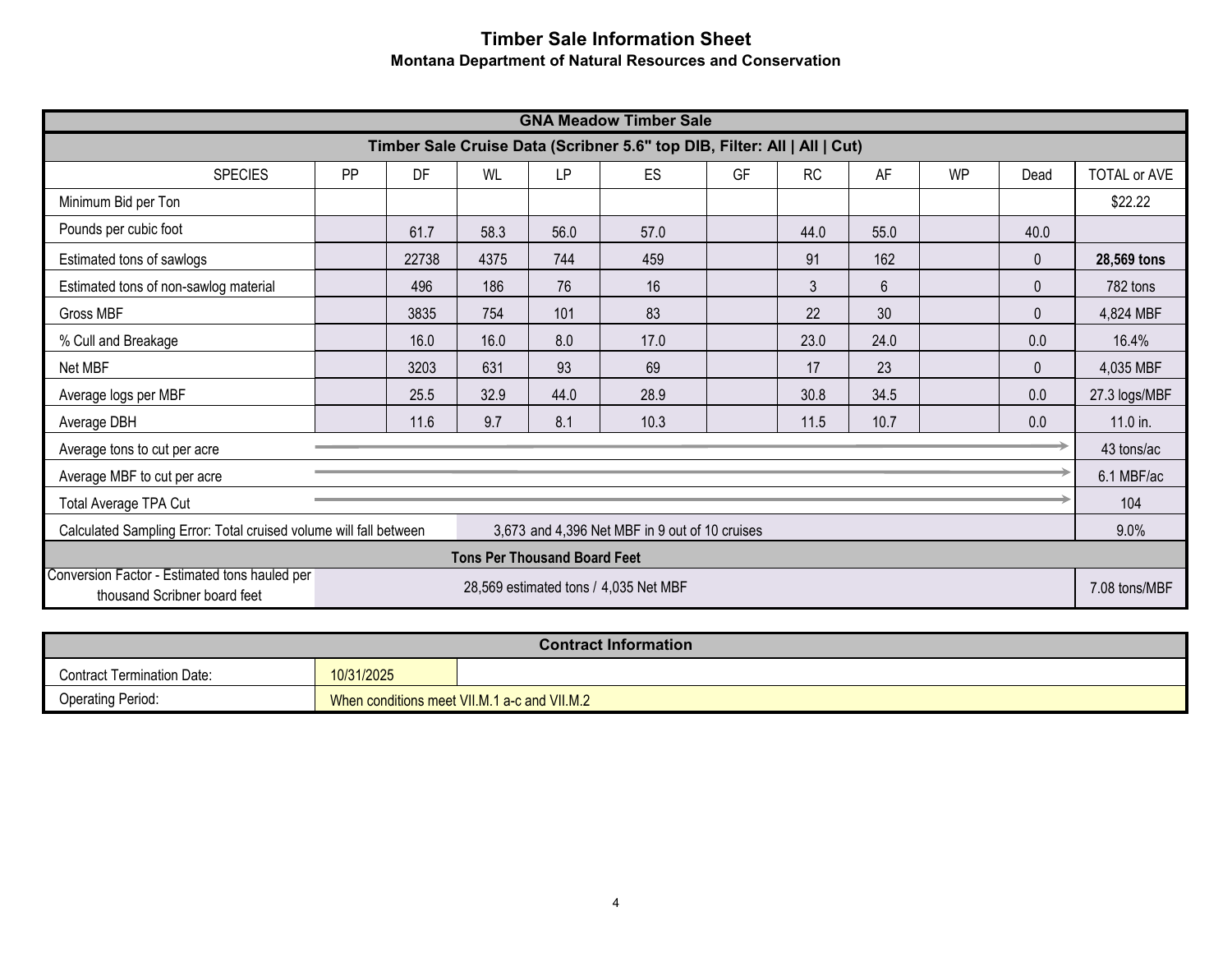# **Timber Sale Information Sheet Montana Department of Natural Resources and Conservation**

| <b>Logging Information</b>                      |            |  |  |  |  |  |  |  |
|-------------------------------------------------|------------|--|--|--|--|--|--|--|
| % of volume logged by clearcut or seed tree cut | 07%        |  |  |  |  |  |  |  |
| % of volume logged with tractors                | 98%        |  |  |  |  |  |  |  |
| % of volume logged by skyline                   | 00%        |  |  |  |  |  |  |  |
| % of volume logged by other system              | 02%        |  |  |  |  |  |  |  |
| Yarding distance tractor (average)              | 975 ft.    |  |  |  |  |  |  |  |
| Yarding distance skyline (average)              | $0$ ft.    |  |  |  |  |  |  |  |
| Yarding distance other system                   | $200$ ft.  |  |  |  |  |  |  |  |
| Estimated haul distance (paved)                 | 54.0 miles |  |  |  |  |  |  |  |
| Estimated haul distance (unpaved)               | 5.0 miles  |  |  |  |  |  |  |  |

| <b>Purchaser fees and estimated costs</b>          |            |  |  |  |  |  |  |
|----------------------------------------------------|------------|--|--|--|--|--|--|
| Forest Improvement fee perMBF                      | \$0.00/MBF |  |  |  |  |  |  |
| Forest Improvement fee per ton                     | \$0.00/ton |  |  |  |  |  |  |
| Forest Improvement fee estimated total             | \$0.00     |  |  |  |  |  |  |
| Forest Improvement fee quarterly installment       | \$0.00     |  |  |  |  |  |  |
| Estimated Purchaser-do Environmental Cost total \$ | \$3.516    |  |  |  |  |  |  |
| Estimated Purchaser-do Environmental Cost per ton  | \$0.12/ton |  |  |  |  |  |  |
| Estimated Purchaser-do slash disposal work total   | \$59,860   |  |  |  |  |  |  |
| Estimated Purchaser-do slash disposal work per ton | \$2.10/ton |  |  |  |  |  |  |

|        |        |                                     |         |                  | .   |         |             |           |
|--------|--------|-------------------------------------|---------|------------------|-----|---------|-------------|-----------|
|        |        | <b>Optional Unit harvest volume</b> |         |                  | 162 | 126.68  | 5111        | 722       |
| Unit # | Acres  | Est Tons                            | Est MBF | Harvest Deadline | 172 | 146.57  | 6996        | 988       |
| 205    | 25.85  | 555                                 |         | 8/30/2025        | 182 | 10.07   | 251         | 35        |
| 207    | 22.14  | 398                                 | 55      | 8/30/2025        | 203 | 8.38    | 265         | 37        |
| 231    | 38.87  | 795                                 | 110     | 8/30/2025        | 206 | 62.01   | 2079        | 294       |
|        | 87 Ac. | ,748 tons                           | 242 MBF |                  |     | 661 Ac. | 28,569 tons | 4,035 MBF |

| Road development and maintenance<br>fees and estimates |             |  |
|--------------------------------------------------------|-------------|--|
| Estimated road development cost total                  | \$82,729    |  |
| Estimated road development cost per ton                | \$2.90/ton  |  |
| Estimated road development cost perMBF                 | \$20.50/MBF |  |
| Estimated Purchaser-do road maintenance cost total     | \$7,514     |  |
| Estimated Purchaser-do road maintenance cost per ton   | \$0.26/ton  |  |
| Private road maintenance charges per ton               | \$0.00/ton  |  |
| USFS road maintenance charges per ton                  | \$0.00/ton  |  |
| Miles of temporary road construction                   | 2.8 miles   |  |
| Miles of road reconstruction                           | 0.0 miles   |  |
| Miles of road with site improvements                   | 18.1 miles  |  |
| Miles of road reclamation or abandonment               | 2.8 miles   |  |
| Miles of road maintenance and blading                  | 20.9 miles  |  |

|        | \$0.00     |                                     |         |                  |        |         | Unit harvest volume |           |                  |
|--------|------------|-------------------------------------|---------|------------------|--------|---------|---------------------|-----------|------------------|
| 1\$    | \$3,516    |                                     |         |                  | Unit # | Acres   | Est Tons            | Est MBF   | Harvest Deadline |
| ton    | \$0.12/ton |                                     |         |                  | 29     | 28.43   | 1005                | 142       | 8/30/2025        |
|        | \$59,860   |                                     |         |                  | 30     | 33.56   | 2149                | 304       | 8/30/2025        |
| ton    | \$2.10/ton |                                     |         |                  | 31     | 13.64   | 312                 | 44        | 8/30/2025        |
|        |            |                                     |         |                  | 58     | 40.60   | 1828                | 258       | 8/30/2025        |
|        |            |                                     |         |                  | 59     | 43.95   | 1849                | 261       | 8/30/2025        |
|        |            |                                     |         |                  | 63     | 97.65   | 5450                | 770       | 8/30/2025        |
|        |            |                                     |         |                  | 103    | 42.57   | 1024                | 145       | 8/30/2025        |
|        |            |                                     |         |                  | 104    | 7.31    | 251                 | 35        | 8/30/2025        |
|        |            | <b>Optional Unit harvest volume</b> |         |                  | 162    | 126.68  | 5111                | 722       | 8/30/2025        |
| Unit # | Acres      | Est Tons                            | Est MBF | Harvest Deadline | 172    | 146.57  | 6996                | 988       | 8/30/2025        |
| 205    | 25.85      | 555                                 | 77      | 8/30/2025        | 182    | 10.07   | 251                 | 35        | 8/30/2025        |
| 207    | 22.14      | 398                                 | 55      | 8/30/2025        | 203    | 8.38    | 265                 | 37        | 8/30/2025        |
| 231    | 38.87      | 795                                 | 110     | 8/30/2025        | 206    | 62.01   | 2079                | 294       | 8/30/2025        |
|        | 87 Ac.     | 1,748 tons                          | 242 MBF |                  |        | 661 Ac. | 28,569 tons         | 4,035 MBF |                  |